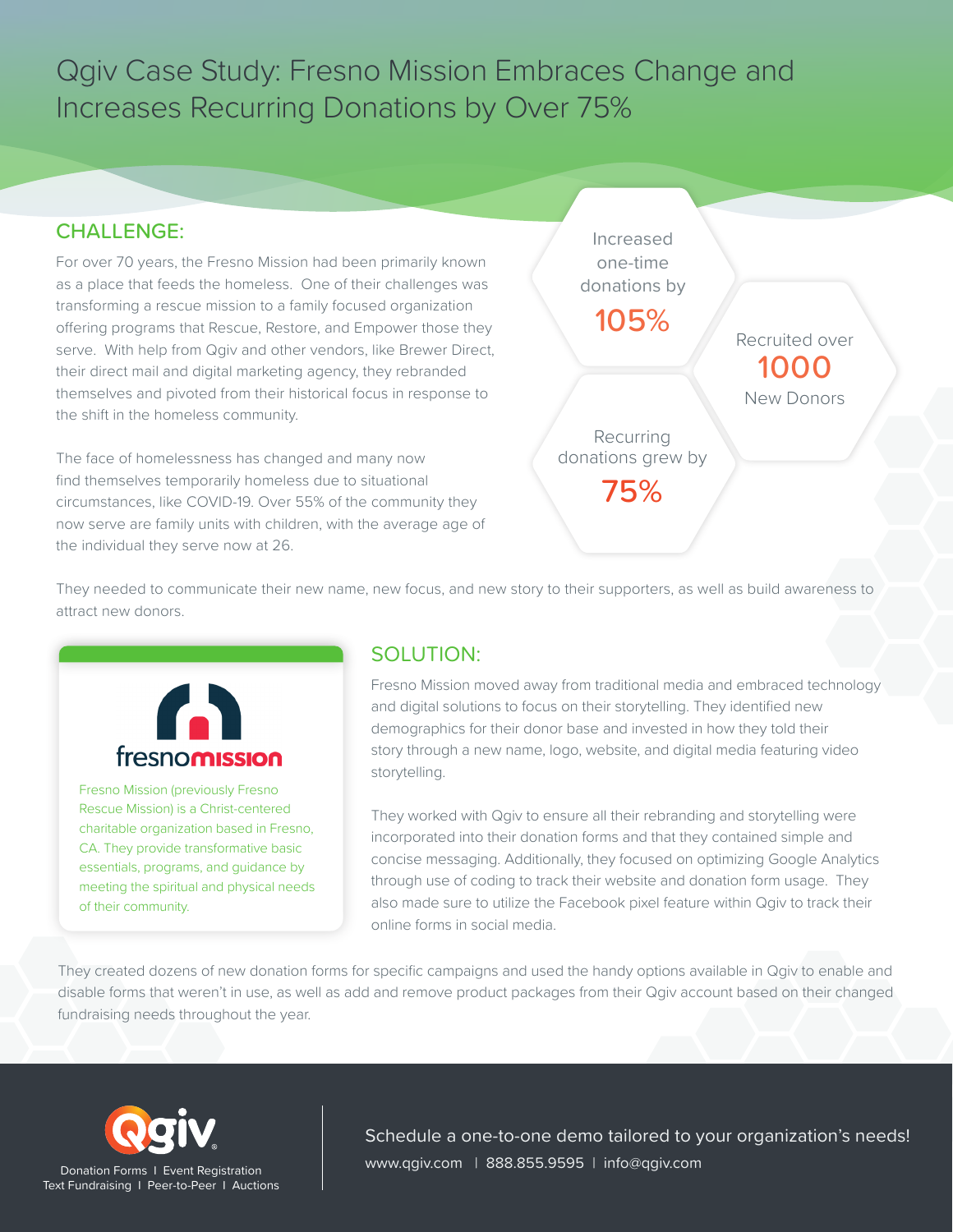Additionally, Brewer Direct's expertise in working with nonprofit rescue missions with strategy, creative, direct mail, digital, media, and data and analytics proved invaluable, as Fresno Mission embraced changing and rebranding each donor touch point. The Mission increased their digital advertising in Facebook, Instagram, and web banner ads, as well as revamped their email campaigns. With this renewed focus, they reviewed all their marketing messaging and mediums and fundamentally shifted what their donor base looked like.

In addition, they refined their use of text fundraising by integrating "Fresno 250155" in their online events, website, and in their direct mail program.



The Fresno Mission team reviewed all the options available to them through their Qgiv platform to optimize options presented to their donors. They started including the GiftAssist feature as an option on certain campaigns and found many of their donors opted to help offset processing costs—to the tune of adding an additional \$10,000 to their fundraising totals. Additionally, they made sure to communicate matching donation options. Both increased the overall bottom line.

"When you don't have a huge marketing budget, you look to technology to leverage the market. Whether it's in a business or telling the story of the people that we're helping, Qgiv helps us to do that with QR codes, interactive posters, live boxes, and static pages on our website. People can bring in technology into their organizations and really dive into those inexpensively, fast and easy." Joshua Mendoza, Marketing Manager, Fresno Mission

"Once COVID hit, it was clear we needed to be purely in the digital world. We had people coming in, but we couldn't go out and do any outreach or deal with the community face to face. We really leaned on Qgiv heavily with text fundraising and donation forms and doubled down on our digital advertising. It's been so convenient, and we've seen an uptick in our online presence, along with seeing our giving going up. It's been phenomenal working with you guys!"

#### *Joshua Mendoza, Director of Marketing, Fresno Mission*

### RESULTS:

The Mission did their research to identify their ideal donor and realized that 99% of their donations come from smaller donors, those giving \$5,000 or less. They saw an increase of over 116% in smaller donations from 2019 to 2020. They made sure that every potential donor received additional opportunities to give by utilizing text messaging and fundraising, QR codes, interactive posters, light boxes, social media, emails, and static pages on their website. As their online presence increased, so did their donations. Through this approach, they increased their one-time donations from \$379,630.17 in 2019 to \$776,779.76 in 2020. They also shifted their recurring giving focus by enrolling donors in a membership program and have seen just shy of 25% growth in their recurring giving program. This member-focused approach helped them gain traction with smaller donations and resulted in a 75% increase to just over 1,000 new donors.

"If nonprofits are going to continue to survive and do fundraising, especially with a younger demographic, they really need to be more dependent on recurring giving in smaller gifts, rather than just relying on major donors."



Schedule a one-to-one demo tailored to your organization's needs! Donation Forms I Event Registration | www.qgiv.com | 888.855.9595 | info@qgiv.com